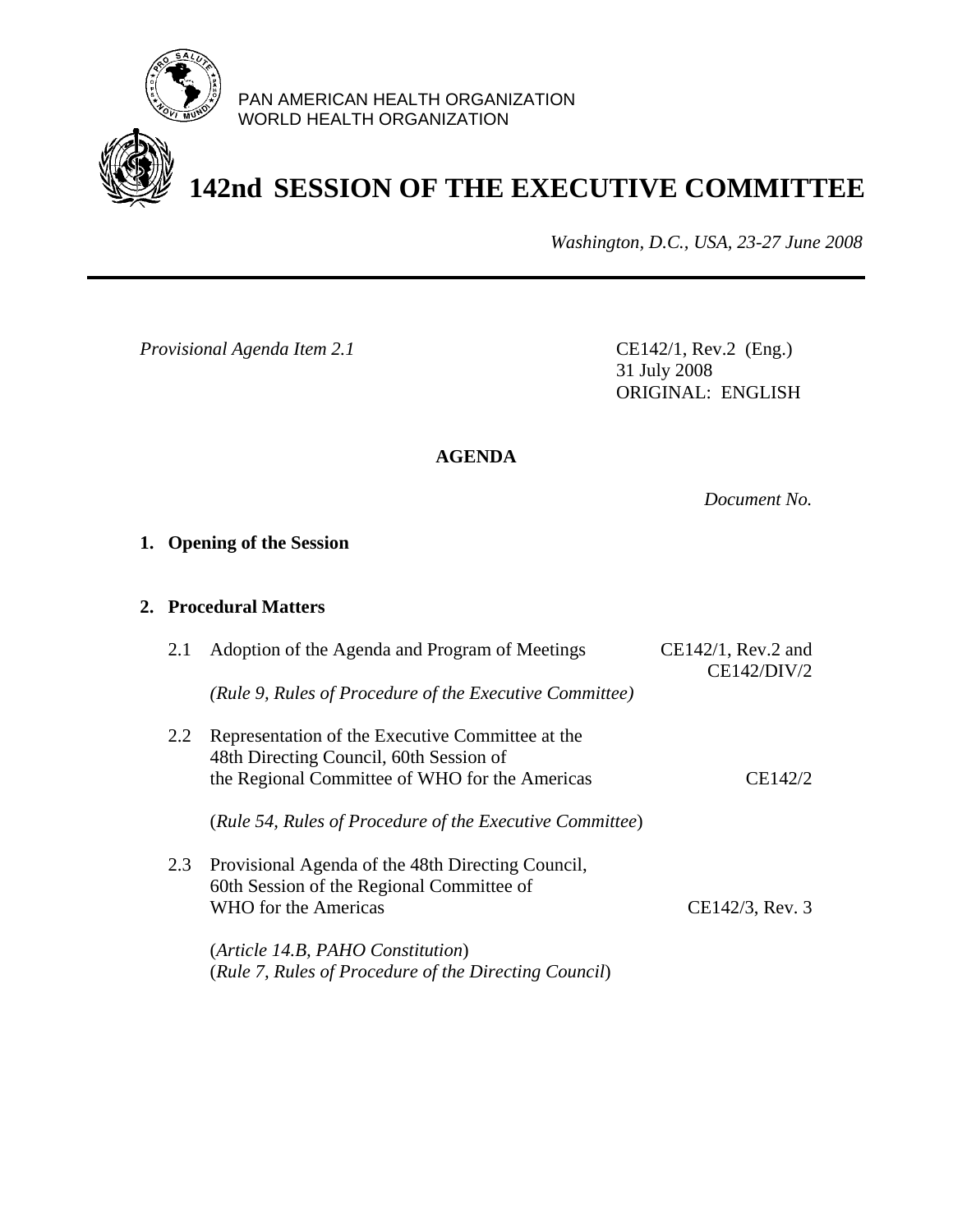CE142/1, Rev. 1 (Eng.) Page 2

*Document No.* 

# **3. Committee Matters**

| 3.1 | Report on the Second Session of the Subcommittee<br>on Program, Budget, and Administration                         | CE142/4          |
|-----|--------------------------------------------------------------------------------------------------------------------|------------------|
|     | Report on the Special Session of the Subcommittee<br>on Program, Budget, and Administration                        | CE142/4, Add. I  |
| 3.2 | PAHO Award for Administration 2008                                                                                 | CE142/5          |
| 3.3 | Nongovernmental Organizations in Official Relations<br>with PAHO                                                   | CE142/6, Rev. 1  |
| 3.4 | Annual Report of the Ethics Office                                                                                 | CE142/7          |
|     | 4. Program Policy Matters                                                                                          |                  |
| 4.1 | Update on the Implementation of the Regional Program<br><b>Budget Policy</b>                                       | CE142/8          |
| 4.2 | Population and Individual Approaches to the Prevention<br>and Management of Diabetes and Obesity                   | CE142/9          |
| 4.3 | Regional Strategy and Plan of Action for Cervical Cancer<br>Prevention and Control                                 | CE142/10         |
| 4.4 | Young Child Malnutrition in the Americas: Achieving the<br>Millennium Development Goals                            | CE142/11         |
| 4.5 | Neonatal Health within the Continuum of Maternal, Newborn,<br>and Child Care: Regional Strategy and Plan of Action | CE142/12         |
| 4.6 | Regional Strategy for Adolescent and Youth Health                                                                  | CE142/13, Rev. 2 |
| 4.7 | Health of Older Persons, including Active and Healthy Aging:<br><b>Regional Strategy</b>                           | CE142/14         |
| 4.8 | Plan of Action for Strengthening of Vital and Health Statistics                                                    | CE142/15         |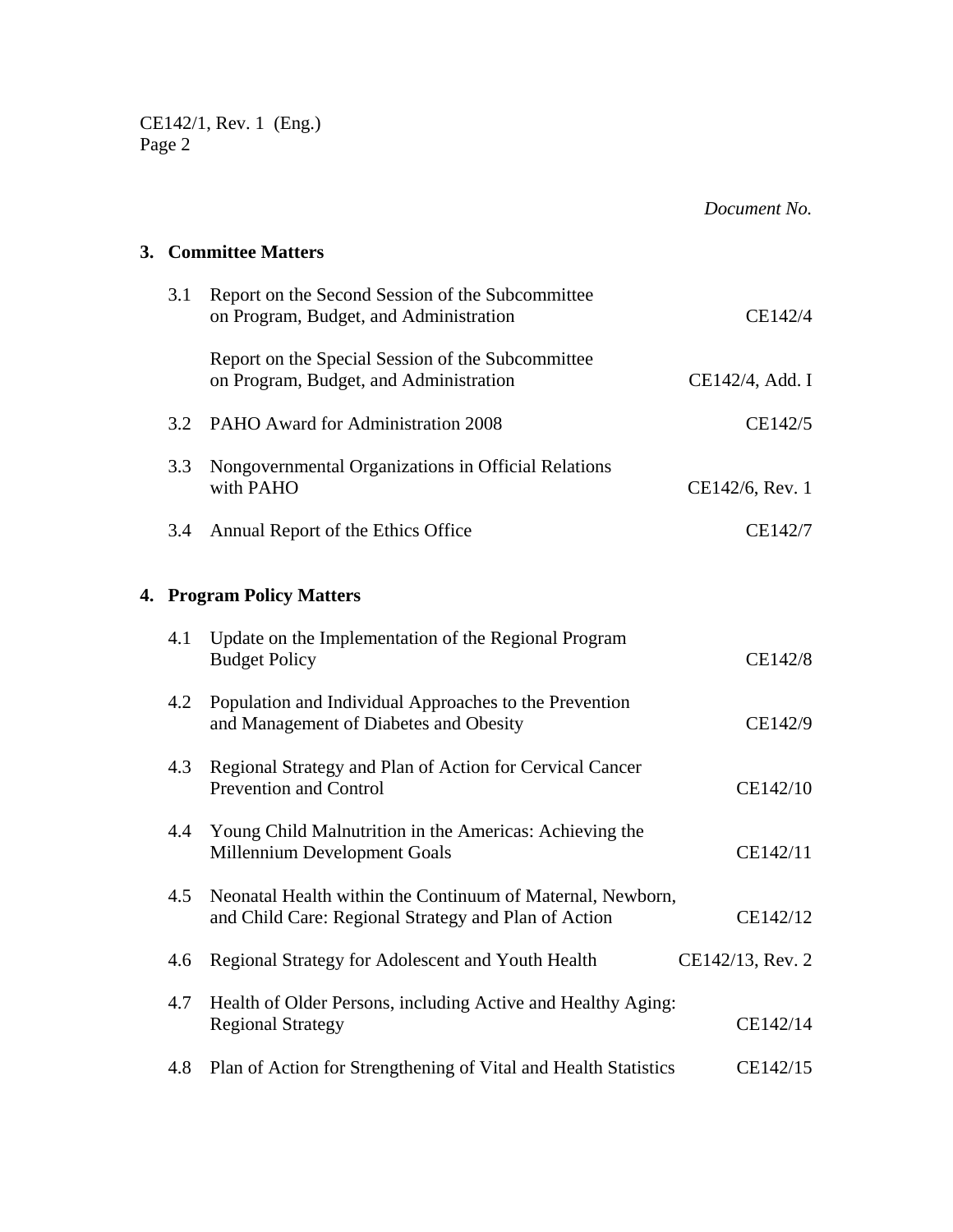CE142/1, Rev.1 (Eng.) Page 3

#### *Document No.*

# **4. Program Policy Matters** *(cont.)*  4.9 Malaria: Progress Report CE142/16 4.10 Dengue: Progress Report CE142/17 4.11 Onchocerciasis: Progress Report CE142/18 4.12 Avian Flu and Pandemic Influenza Preparedness: Progress Report CE142/19 4.13 Blood Transfusion Safety: Progress Report CE142/20 4.14 International Health Regulations: Progress Report CE142/21 4.15 Strengthening of Essential Public Health Functions: Progress Report CE142/22 4.16 WHO Framework Convention on Tobacco Control: Opportunities and Challenges for its Implementation in the Americas CE142/23 4.17 Integrated Vector Control: A Comprehensive Response to Vector-Borne Diseases CE142/24 4.18 Health and International Relations: Linkages with National Health Development CE142/25 4.19 Update on Climate Change and its Impact on Public Health CE142/26 **5. Administrative and Financial Matters** 5.1 Process for Implementing the New Scale of Quota Assessments Based on the New OAS Scale CE142/27 5.2 Report on the Collection of Quota Contributions CE142/28 and Add. I

*(Resolution CSP27.R3)*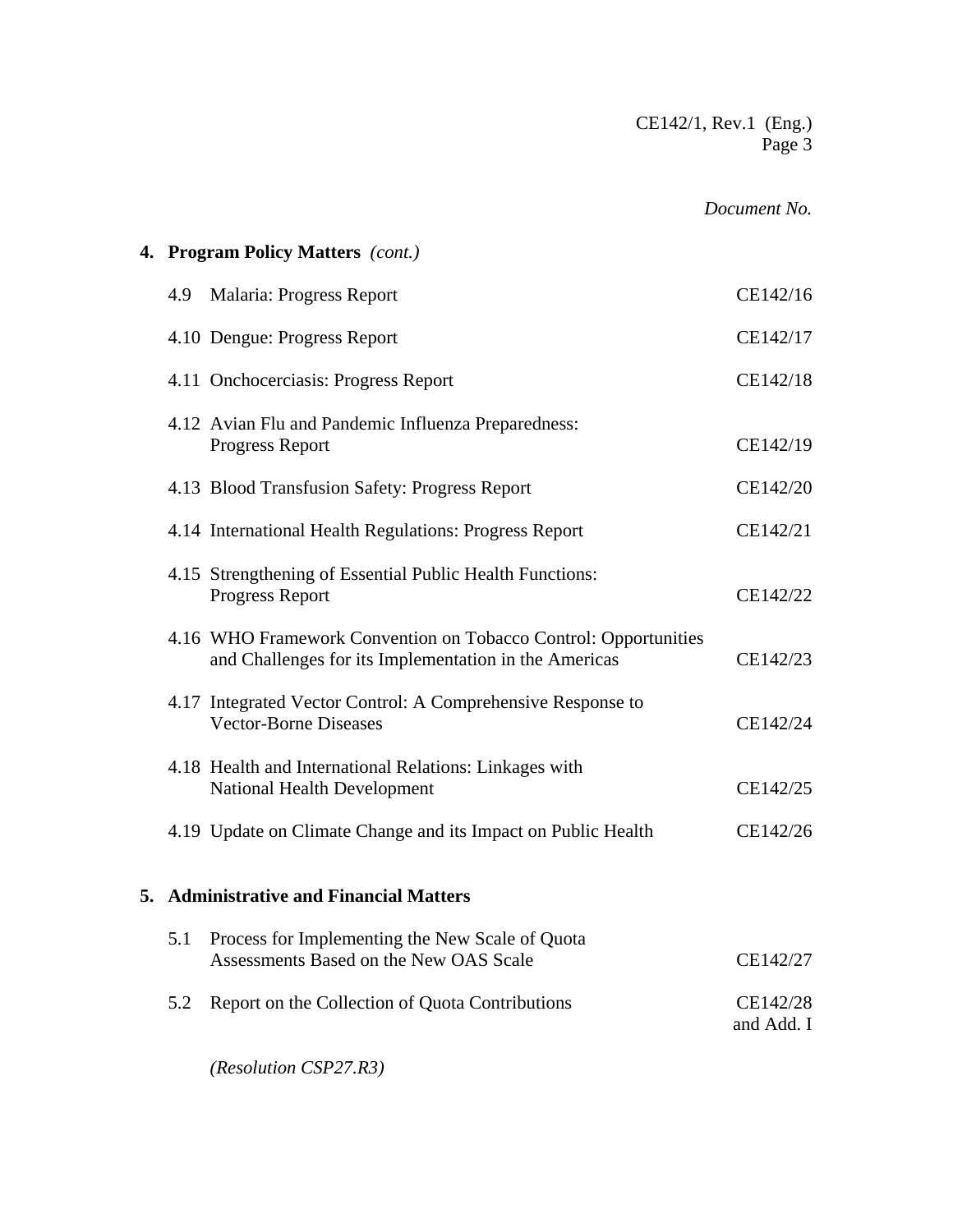CE142/1, Rev. 1 (Eng.) Page 4

*Document No.*  **5. Administrative and Financial Matters** *(cont.)*  5.3 Programmatic Prioritization and Resource Allocation Criteria CE142/29 5.4 Financial Report of the Director and Report of the External Auditor for 2006-2007 *Official Document 331*  5.5 Use of Program Budget Income Received Exceeding the Authorized Effective Working Regular Budget CE142/30 **6. Personnel Matters**  6.1 Confirmation of Amendments to the PASB Staff Rules and Regulation CE142/31 6.2 U.N. Contract Reform Implementation in PAHO: Progress Report CE142/32 6.3 Statement by the Representative of the PASB Staff Association CE142/33 **7. Matters for Information** 7.1 Biennial Program Budget 2006-2007 of the Pan American Health Organization: Performance Assessment Report CE142/INF/1, Rev. 1 7.2 15th Inter-American Meeting at the Ministerial Level, CE142/INF/2 on Health and Agriculture (RIMSA): Preliminary Report and Add. I 7.3 Report of the Meeting of Ministers of Health of the Americas on Violence and Injury Prevention CE142/INF/3, Rev. 1 7.4 Intergovernmental Working Group on Public Health, Innovation, and Intellectual Property: Current Status CE142/INF/4 7.5 Resolutions and Other Actions of the Sixty-First World Health Assembly of Interest to the PAHO Executive Committee CE142/INF/5